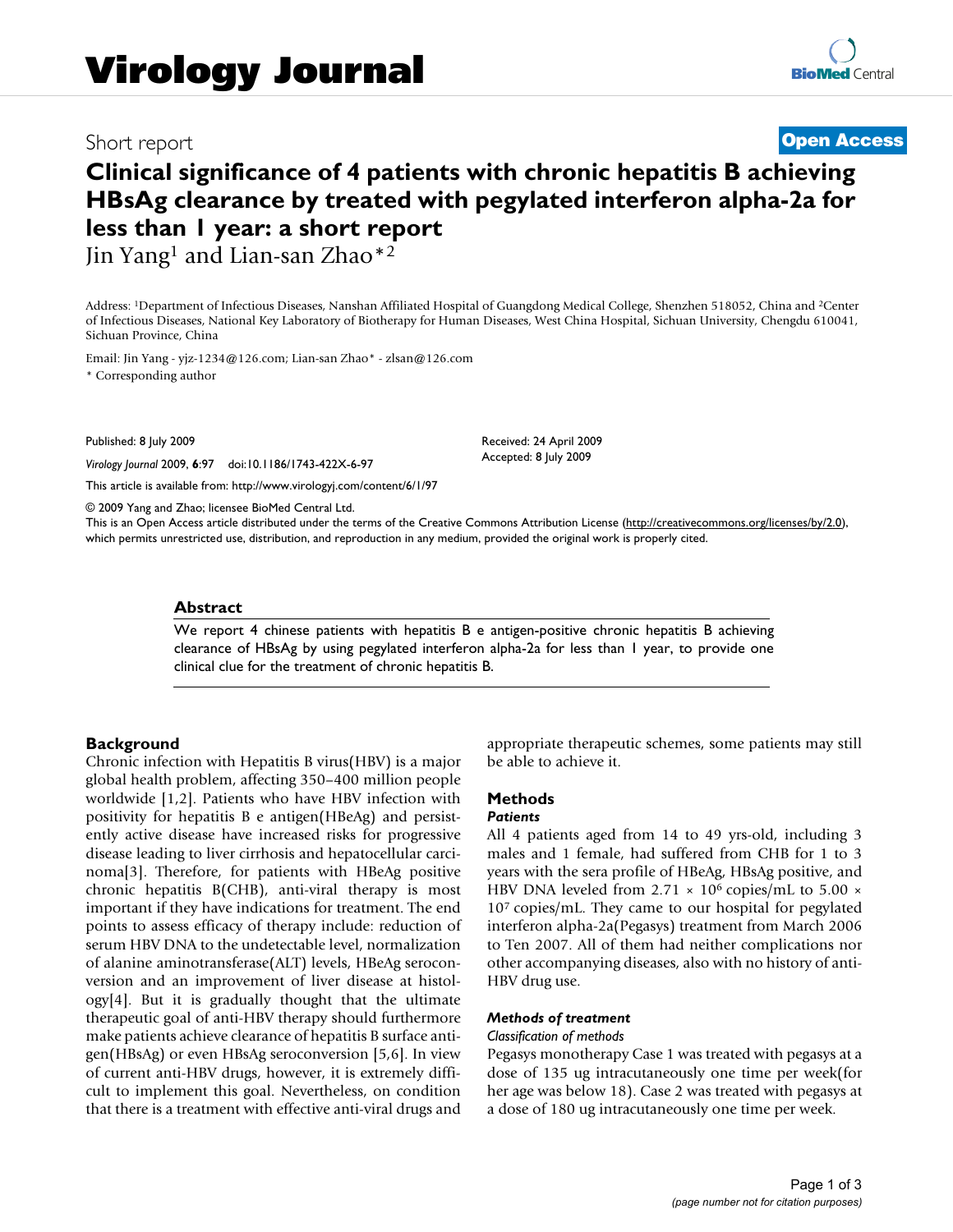Sequential therapy As both leucopenia and thrombocytopenia occurred in case 3 and case 4 during the treatment of pegasys, we adopted sequential therapy with pegasys and entecavir(Baraclude). Pegasys was administered at a dose of 180 ug intracutaneously one time per week. Baraclude was administered at a dose of 0.5 mg orally one time per day.

# *Periodic monitoring of anti-viral therapy*

Leukocyte and platelet counts, serum HBV DNA and ALT were detected once every month. HBV markers(HBsAg and anti-HBs, HBeAg and anti-HBe, anti-HBc) were detected once every three months. Among them, serum HBV DNA was arrayed by fluorescent quantitative PCR and HBV markers were arrayed by ELISA.

# **Results**

# *Therapeutic efficacy*

Within less than 1 year, serum HBV DNA loss, ALT normalization, HBeAg seroconversion, HBsAg clearance occurred in the 4 patients treated with either pegasys monotherapy (the longest period of treatment was 40 weeks, the shortest period of treatment was 20 weeks) or sequential therapy with pegasys and baraclude (the longest period of treatment with pegasys was 24 weeks, the shortest period of treatment with pegasys was 16 weeks). Among them, the latest time when HBsAg clearance occurred (in case 4) was at week 44, and the earliest time when HBsAg clearance occurred (in case 1) was at week 17. Furthermore, HBsAg seroconversation occurred in case 1 at week 20, which is sustained positive in 48 weeks follow-up, while HBsAg negative also kept steady in case 2, case 3, case 4 in 60 weeks follow-up, 60 weeks followup, 72 weeks follow-up, respectively. All of them are kept under observation until now. The Variations of sera HBV DNA, ALT and HBV markers in the four patients are outlined in Table 1.

# *Adverse events*

During the course of pegasys treatment, apparent reduction of leukocyte and platelet counts had occurred in 2 patients (case 3 and case 4) at week 4 and week 10 of therapy respectively, but returned to baseline levels one month after sequential therapy was adopted (pegasys was paused temporarily, baraclude was administered until the leukocyte and platelet counts recovered). There were no other remarkable adverse events in all the four cases during the total course of anti-viral therapy.

# **Discussion**

The aims of treatment for CHB are to achieve sustained suppression of HBV replication, thereby inducing remission of liver diseases and interrupting progression to liver cirrhosis or hepatocellular carcinoma[7]. Pegylated interferon alpha-2a is created by attaching a large, branched, 40-kD polyethylene glycol molecule to interferon alfa-2a[8], This allows for convenient once-weekly dosing, with effective serum levels maintained throughout the dosing interval[9]. It could efficaciously inhibit the replication of HBV and help eradicate HBV infectious hepatocytes by dual anti-viral and immunomodulatory mode of action[10]. In contrast to nucleoside analogues, pegylated interferon alpha-2a has a higher rate of HBeAg seroconversion, lower rate of relapse after treatment cessation, moreover, it has not been observed to induce mutation of HBV [11,12]. However, it has a few adverse events such as transient flu-like symptoms, depression and abnormal blood counts [13,14]. In this study, both leucopenia and thrombocytopenia had been observed in case 3 and case 4, so we adopted sequential therapy with pegasys and baraclude (one kind of nucleoside analogues). The results showed that their leukocyte and platelet counts gradually returned to the baseline levels one month after pegasys was paused and baraclude was administered sequentially, then we continued the administration of pegasys. For the reason that sequential therapy could effectively evade the

|  |  | Table 1: Therapeutic efficacy of pegasys in 4 patients with chronic hepatitis <b>B</b> |  |
|--|--|----------------------------------------------------------------------------------------|--|
|  |  |                                                                                        |  |

| <b>Characteristics</b>                | Case I      | Case 2      | Case 3             | Case 4             |  |
|---------------------------------------|-------------|-------------|--------------------|--------------------|--|
|                                       |             |             |                    |                    |  |
| Sex                                   | Female      | Male        | Male               | Male               |  |
| Age(yr)                               | 14          | 24          | 39                 | 49                 |  |
| Course of disease <sup>a</sup> (yr)   |             |             |                    |                    |  |
| Therapy                               | Monotherapy | Monotherapy | Sequential therapy | Sequential therapy |  |
| Course of treatment <sup>b</sup> (wk) | 36          | 40          | 24                 | 44                 |  |
| HBV DNA undetectable <sup>c</sup>     | Week 14     | Week 16     | Week 20            | Week 14            |  |
| ALT normalization                     | Week 36     | Week 26     | Week 23            | Week 14            |  |
| HBeAg seroconversion                  | Week 16     | Week 22     | Week 23            | Week 38            |  |
| HBsAg clearance                       | Week 17     | Week 40     | Week 24            | Week 44            |  |
| HBsAg seroconversion                  | Week 20     | --          | --                 | $- -$              |  |

yr, year; wk, week; ALT, alanine aminotransferase; HBeAg, hepatitis B e antigen; HBsAg, hepatitis B surface antigen; HBV, hepatitis B virus.

a interval between the first time when HBsAg-positive was detected and the date before treatment.

b cumulate course between the first day of anti-HBV treatment and the date when complete response occurred.

c HBV DNA<1000 copies/ml.